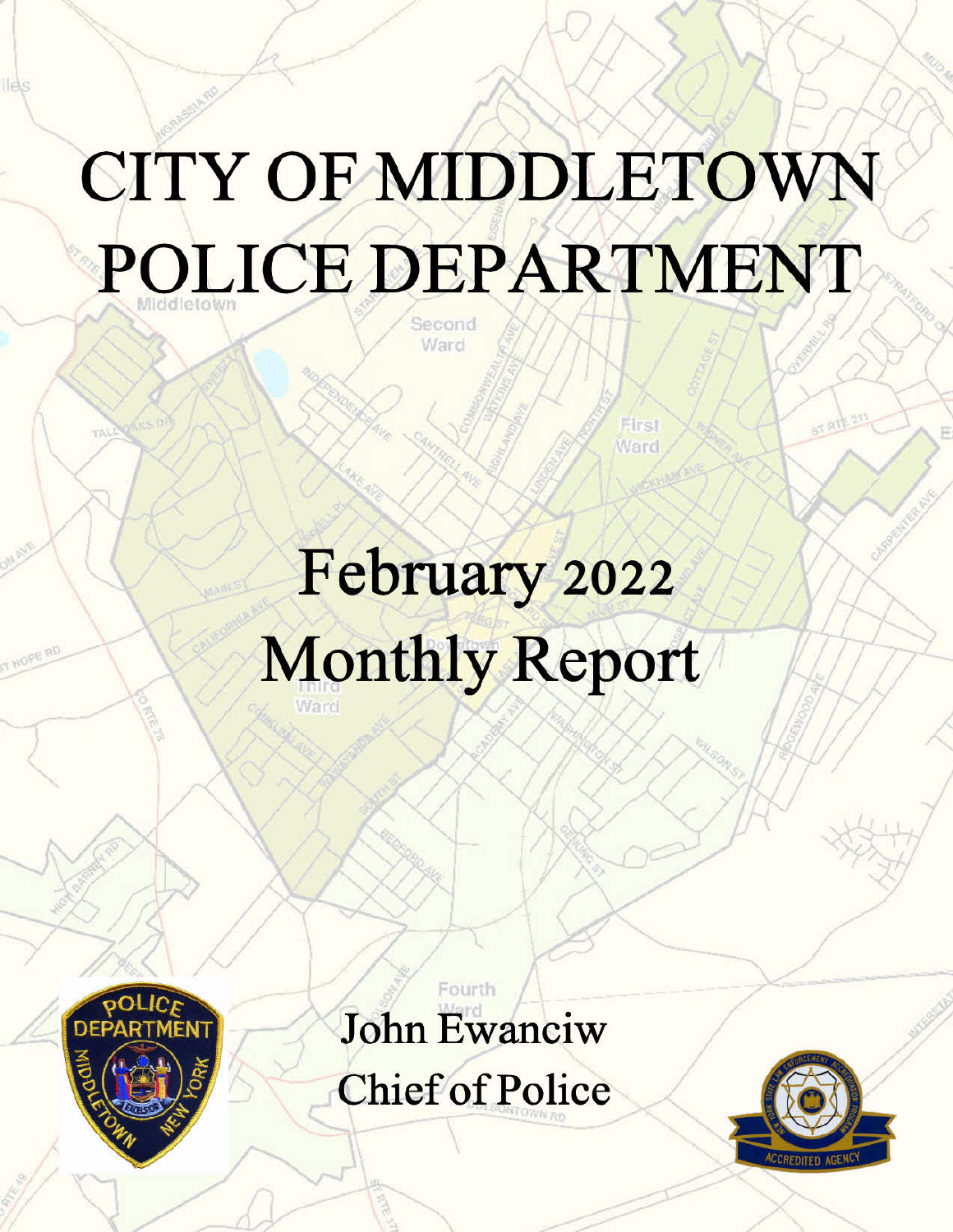

## CITY OF MIDDLETOWN POLICE DEPARTMENT

 $\blacksquare$ **Part One Offenses**

#### **Year To Date Prior Years (Annual Totals)**

| <b>UCR Index</b> | Crime                 | 2021         | 2022 | $\frac{9}{6}$<br>Change |
|------------------|-----------------------|--------------|------|-------------------------|
|                  | 1. Murder             | 0            |      |                         |
|                  | 2. Rape               | 3            | 1    | $-67%$                  |
| <b>Violent</b>   | 3. Robbery            | 0            | 6    |                         |
|                  | 4. Assault            | 9            | 13   | 44%                     |
|                  | <b>Violent Total</b>  | 12           | 21   | 75%                     |
|                  | 5. Burglary           | $\mathbf{2}$ | 9    | 350%                    |
| <b>Property</b>  |                       |              |      |                         |
|                  | 6. Larceny - Theft    | 33           | 48   | 45%                     |
|                  | 7. Motor Veh. Theft   | 1            | 6    | 500%                    |
|                  | <b>Property Total</b> | 36           | 63   | 75%                     |

| 75%<br>48<br><b>PART 1 TOTALS</b><br>84 | <b>PART 1 TOTALS</b> | 502 | <b>AAA</b> |
|-----------------------------------------|----------------------|-----|------------|

| <b>Blottered Calls</b> |  |
|------------------------|--|
|------------------------|--|

|  |                  |              |                  |                                        | <b>Blottered Calls</b>      |                                                |      |      |                                               |                                            |
|--|------------------|--------------|------------------|----------------------------------------|-----------------------------|------------------------------------------------|------|------|-----------------------------------------------|--------------------------------------------|
|  |                  | Year to Date |                  |                                        |                             |                                                |      |      |                                               |                                            |
|  |                  | ี            | $\sim$<br>Ñ<br>◠ | $\omega$<br>ත<br>$\mathbf c$<br>ā<br>n | $\mathbf{v}$<br>Ō<br>œ<br>ō | S<br><u>diai</u><br>⊢<br>$\overline{ }$<br>202 |      |      | $\omega$<br>ō<br>$\sigma$<br>$\mathbf c$<br>ā | $\pmb{\omega}$<br>ь<br>ω<br>ō<br>$\approx$ |
|  | <b>Blottered</b> |              |                  |                                        |                             |                                                |      |      |                                               |                                            |
|  | 1. Calls         | 6,696        | 4,617            | $-2,079$                               | $-31%$                      | 36,215                                         | 2276 | 2341 | 65                                            | 3%                                         |

|    | <b>Public Service Calls</b> |            |                 |                |               |                      | <b>Case Reports Taken</b> |             |                                  |
|----|-----------------------------|------------|-----------------|----------------|---------------|----------------------|---------------------------|-------------|----------------------------------|
|    |                             | Month<br>ä | ŧ<br>ខ្វ<br>nis | Change<br>Raw  | Change<br>వ్ౖ |                      | <b>Month</b><br>ast       | Month<br>is | Total<br>to Date<br>2022<br>Year |
|    | <b>Alarm Responses</b>      | 107        | 79              | $-28$          | $-26%$        | <b>Total Reports</b> | 282                       | 330         | 612                              |
|    |                             |            |                 |                |               |                      |                           |             |                                  |
| 2. | 911 Hang-ups                | 13         | 15              | $\overline{2}$ | 15%           |                      |                           |             |                                  |
|    |                             |            |                 |                |               |                      |                           |             |                                  |
| 3. | Lockouts                    | 42         | 33              | -9             | $-21%$        |                      |                           |             |                                  |
|    |                             |            |                 |                |               |                      |                           |             |                                  |
| 4. | <b>Escorts</b>              | 5          | 4               | $-1$           | $-20%$        |                      |                           |             |                                  |
|    |                             |            |                 |                |               |                      |                           |             |                                  |
| 5. | <b>Aided Cases</b>          | 85         | 79              | -6             | $-7%$         |                      |                           |             |                                  |
|    |                             |            |                 |                |               |                      |                           |             |                                  |

**Total 252 210 -42 -17%**

**Domestic Violence Calls** 

|                                    | Montl<br>ā | This Month | Change<br>Ra | Change<br>వ్ | ິ<br>Year<br><b>Total</b><br>2022<br>Date |
|------------------------------------|------------|------------|--------------|--------------|-------------------------------------------|
| Calls<br>Handled<br>by Dept.<br>1. | 67         | 69         | 2            | 3%           | 136                                       |

|  | <b>Year to Date</b> |  |
|--|---------------------|--|



|                 |                       |              |      | $\frac{9}{6}$ |                  |  |                       | 2020          | 2021          | $\frac{9}{6}$ |
|-----------------|-----------------------|--------------|------|---------------|------------------|--|-----------------------|---------------|---------------|---------------|
| <b>CR</b> Index | Crime                 | 2021         | 2022 | Change        | <b>UCR Index</b> |  | Crime                 | <b>Totals</b> | <b>Totals</b> | Change        |
|                 | . Murder              | $\bf{0}$     |      |               |                  |  | J. Murder             |               |               | $-100%$       |
|                 |                       |              |      |               |                  |  |                       |               |               |               |
|                 | 2. Rape               | 3            |      | $-67%$        |                  |  | 2. Rape               | 10            | 9             | $-10%$        |
|                 |                       |              |      |               |                  |  |                       |               |               |               |
| <b>Violent</b>  | 3. Robbery            | 0            | 6    |               | <b>Violent</b>   |  | 3. Robbery            | 22            | 19            | $-14%$        |
|                 |                       |              |      |               |                  |  |                       |               |               |               |
|                 | 4. Assault            | 9            | 13   | 44%           |                  |  | 4. Assault            | 62            | 65            | 5%            |
|                 | <b>Violent Total</b>  | 12           | 21   | 75%           |                  |  | <b>Violent Total</b>  | 95            | 93            | $-2%$         |
|                 |                       |              |      |               |                  |  |                       |               |               |               |
|                 | 5. Burglary           | $\mathbf{2}$ | 9    | 350%          |                  |  | 5. Burglary           | 57            | 43            | $-25%$        |
| <b>Property</b> |                       |              |      |               | <b>Property</b>  |  |                       |               |               |               |
|                 | 6. Larceny - Theft    | 33           | 48   | 45%           |                  |  | 6. Larceny - Theft    | 317           | 292           | $-8%$         |
|                 |                       |              |      |               |                  |  |                       |               |               |               |
|                 | 7. Motor Veh. Theft   |              | 6    | 500%          |                  |  | 7. Motor Veh. Theft   | 33            | 16            | $-52%$        |
|                 | <b>Property Total</b> | 36           | 63   | 75%           |                  |  | <b>Property Total</b> | 407           | 351           | $-14%$        |

| .   |             |                  |               |                         |      |      |              |    |
|-----|-------------|------------------|---------------|-------------------------|------|------|--------------|----|
|     | $\sim$<br>ົ | ත<br>Ō<br>œ<br>Ñ | ው<br>ත<br>. a | $\omega$<br>ಹ<br>Ń<br>e |      |      | ь<br>ω<br>۴Ÿ | œ  |
| 696 | 4,617       | $-2,079$         | $-31%$        | 36,215                  | 2276 | 2341 | 65           | 3% |

**Case Reports Taken** 

| -<br>ب<br>o<br>ä<br>ത | n<br>$\overline{\phantom{a}}$ |     | m<br>$\sim$ |                      |     | $\omega$ | m<br>−<br>ω |  |
|-----------------------|-------------------------------|-----|-------------|----------------------|-----|----------|-------------|--|
| 07                    |                               | -28 | $-26%$      | <b>Total Reports</b> | 282 | 330      | n.,         |  |

|                  | <b>Domestic Violence Calls</b> |              |                                                           |         |              |  | <b>Narcotics Search Warrants</b> |                |                         |                  |    |
|------------------|--------------------------------|--------------|-----------------------------------------------------------|---------|--------------|--|----------------------------------|----------------|-------------------------|------------------|----|
|                  |                                | 듵<br>š<br>Î٩ | Ф<br>Ō<br>ಹ<br>ō<br>$\overline{\mathfrak{a}}$<br>$\alpha$ | ge<br>ō | 2022<br>Date |  | $-1$                             | క్రి<br>ō<br>œ | န္တ<br>ω<br>ō<br>$\sim$ | ≏<br>۰<br>ನ<br>- |    |
| Calls<br>Handled |                                |              |                                                           |         |              |  |                                  |                |                         |                  |    |
| by Dept.         | 67                             | 69           | ີ                                                         | 3%      | 136          |  |                                  | -1             | 100%                    | 3                | 16 |

**Mental Health Calls for Service**

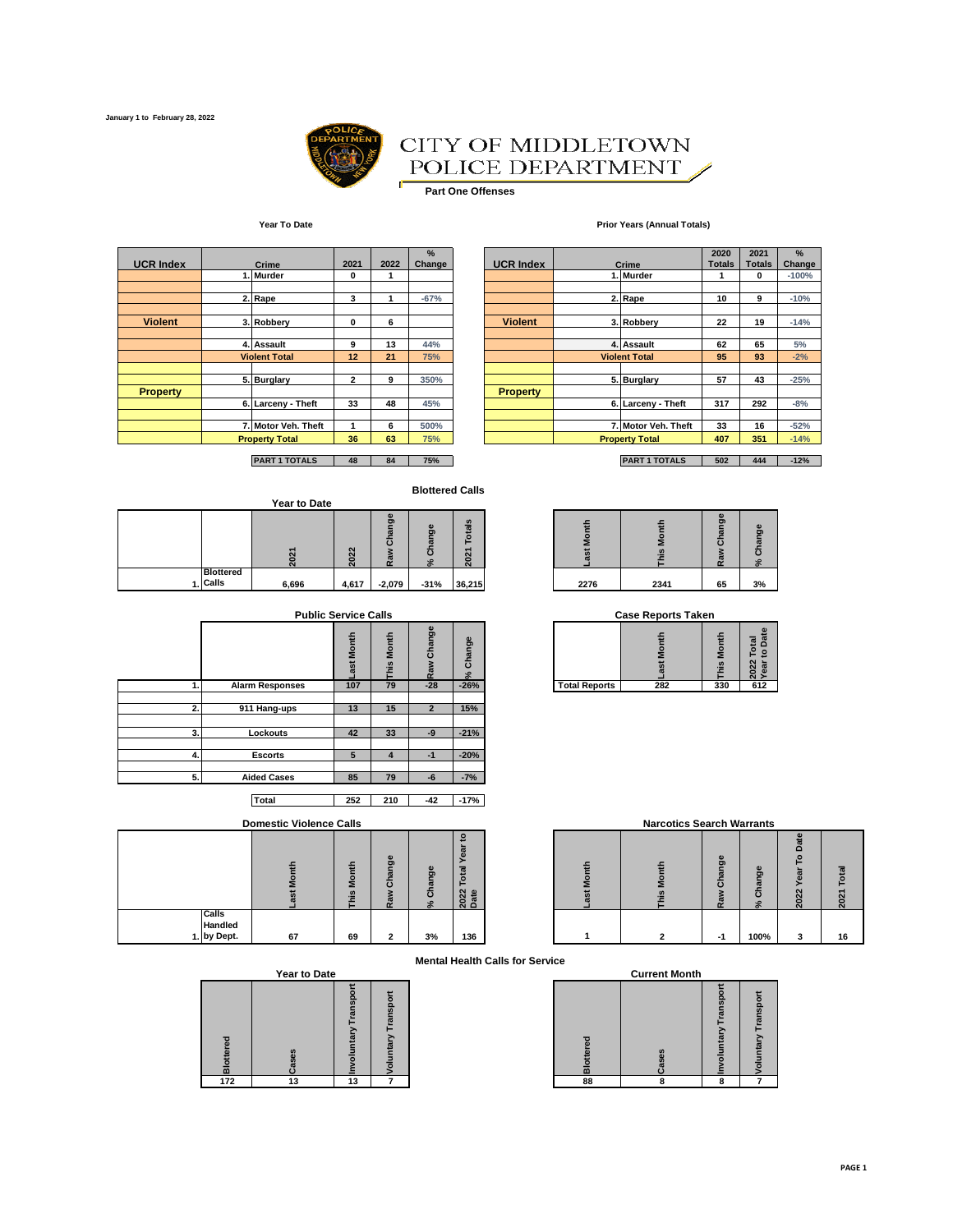

## CITY OF MIDDLETOWN POLICE DEPARTMENT ſ

#### **Monthly Offense Report**

#### **Part One Offenses**

**January 1 through February 28, 2022**

|                         |                  | 2021           | 2022            | Raw Change              | <b>Last Month</b>       | <b>This Month</b>       | Raw Change     |
|-------------------------|------------------|----------------|-----------------|-------------------------|-------------------------|-------------------------|----------------|
| $\overline{1}$          | <b>Murder</b>    | $\bf{0}$       | 1               | 1                       | $\bf{0}$                | 1                       | $\mathbf{1}$   |
|                         |                  |                |                 |                         |                         |                         |                |
| $\overline{\mathbf{2}}$ | Rape             | 3              | 1               | $-2$                    | $\bf{0}$                | 1                       | $\mathbf{1}$   |
|                         |                  |                |                 |                         |                         |                         |                |
| $\overline{3}$          | Robbery          | $\bf{0}$       | $6\phantom{1}6$ | $6\phantom{1}6$         | $\overline{2}$          | $\overline{\mathbf{4}}$ | $\overline{2}$ |
|                         |                  |                |                 |                         |                         |                         |                |
| 4                       | <b>Assault</b>   | 9              | 13              | $\overline{\mathbf{4}}$ | 8                       | $\overline{\mathbf{5}}$ | $-3$           |
|                         |                  |                |                 |                         |                         |                         |                |
| $\overline{5}$          | <b>Burglary</b>  | $\overline{2}$ | 9               | $\overline{7}$          | $\overline{\mathbf{4}}$ | $5\phantom{1}$          | 1              |
|                         |                  |                |                 |                         |                         |                         |                |
| 6                       | Larceny - Theft  | 33             | 48              | 15                      | 29                      | 19                      | $-10$          |
|                         |                  |                |                 |                         |                         |                         |                |
| 7                       | Motor Veh. Theft | 1              | $6\phantom{1}6$ | 5                       | 3                       | $\overline{\mathbf{3}}$ | $\bf{0}$       |
|                         | <b>Total</b>     | 48             | 84              | 36                      | 46                      | 38                      | -8             |

| <b>Total Violent</b>  |    |  |
|-----------------------|----|--|
| <b>Total Property</b> | 96 |  |

| <b>Monthly Violent</b>  |    |  |
|-------------------------|----|--|
| <b>Monthly Property</b> | 36 |  |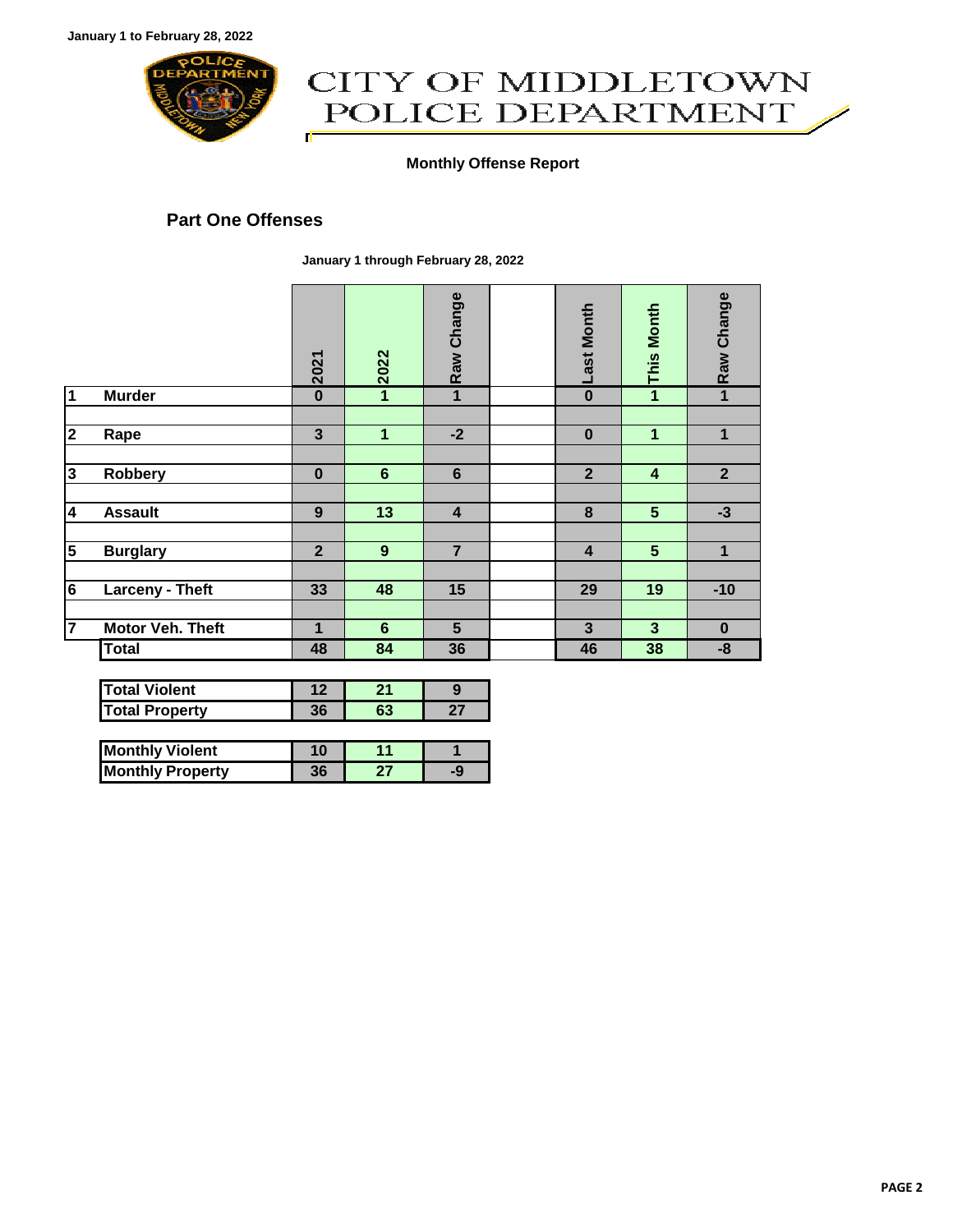**January 1 to February 28, 2022**



### CITY OF MIDDLETOWN POLICE DEPARTMENT Œ

#### **Monthly Offense Report**

#### **Part Two Offenses**

**January 1 through February 28, 2022**

|                   |                                            | $\frac{2021}{1}$        | $\frac{2022}{20}$       | <b>ORaw Change</b>      | <b>p</b> Last Month     | o This Month            | o Raw Change            |
|-------------------|--------------------------------------------|-------------------------|-------------------------|-------------------------|-------------------------|-------------------------|-------------------------|
| 9.                | <b>Arson</b>                               |                         |                         |                         |                         |                         |                         |
| 10.               | Kidnapping                                 | $\overline{2}$          | 1                       | $-1$                    | $\bf{0}$                | $\overline{1}$          | $\mathbf{1}$            |
| $\overline{11}$ . | <b>Narcotics</b>                           | 39                      | $\overline{11}$         | $-28$                   | $\overline{\mathbf{3}}$ | $\overline{\mathbf{8}}$ | $\overline{\mathbf{5}}$ |
| 12.               | Dangerous Weapons                          | 1                       | $\mathbf{1}$            | $\bf{0}$                | $\bf{0}$                | 1                       | $\mathbf{1}$            |
| 13.               | <b>Sex Offenses</b>                        | $\mathbf{2}$            | $\overline{\mathbf{1}}$ | $-1$                    | 1                       | $\bf{0}$                | $-1$                    |
| 14.               | Forgery/Counterfeiting                     | $\mathbf{0}$            | $\mathbf{0}$            | $\mathbf{0}$            | $\bf{0}$                | $\mathbf{0}$            | $\bf{0}$                |
| 15.               | Prostitution                               | $\bf{0}$                | $\bf{0}$                | $\bf{0}$                | $\bf{0}$                | $\bf{0}$                | $\bf{0}$                |
| 16.               | <b>Stolen Property</b>                     | $\mathbf{0}$            | 1                       | $\overline{1}$          | $\bf{0}$                | $\overline{1}$          | $\mathbf{1}$            |
| 17.               | <b>Criminal Mischief</b>                   | 56                      | 24                      | $-32$                   | 10                      | 14                      | $\overline{\mathbf{4}}$ |
| 18.               | Fraud                                      | 12                      | $\overline{\mathbf{3}}$ | -9                      | $\overline{2}$          | $\overline{1}$          | $-1$                    |
| 19.               | Gambling                                   | $\mathbf{0}$            | $\mathbf 0$             | $\mathbf{0}$            | $\mathbf{0}$            | $\bf{0}$                | $\mathbf{0}$            |
| 20.               | <b>Offense Against Public</b><br>Order     | $\bf{0}$                | $\pmb{0}$               | $\bf{0}$                | $\bf{0}$                | $\bf{0}$                | $\bf{0}$                |
| 21.               | <b>Simple Assault</b>                      | 30                      | 43                      | 13                      | 23                      | 20                      | $-3$                    |
| $\overline{22}$ . | <b>D.W.I.</b>                              | $\overline{\mathbf{3}}$ | $\overline{2}$          | $-1$                    | $\overline{2}$          | $\bf{0}$                | $-2$                    |
| 23.               | Unauth. Use of M.V.                        | $\bf{0}$                | $\overline{2}$          | $\overline{\mathbf{2}}$ | $\bf{0}$                | $\overline{2}$          | $\overline{2}$          |
| 24.               | <b>Disorderly Conduct.</b>                 | 1                       | $\overline{\mathbf{2}}$ | $\mathbf{1}$            | $\overline{\mathbf{2}}$ | $\bf{0}$                | $-2$                    |
| 25.               | <b>All Other Offenses</b><br><b>Total</b>  | 21<br>167               | 21<br>$\frac{1}{112}$   | $\bf{0}$<br>$-55$       | 12<br>55                | 9<br>57                 | $-3$<br>$\overline{2}$  |
|                   | <b>Grand Total of Parts One</b><br>and Two | 215                     | 196                     | $-19$                   | 101                     | 95                      | -6                      |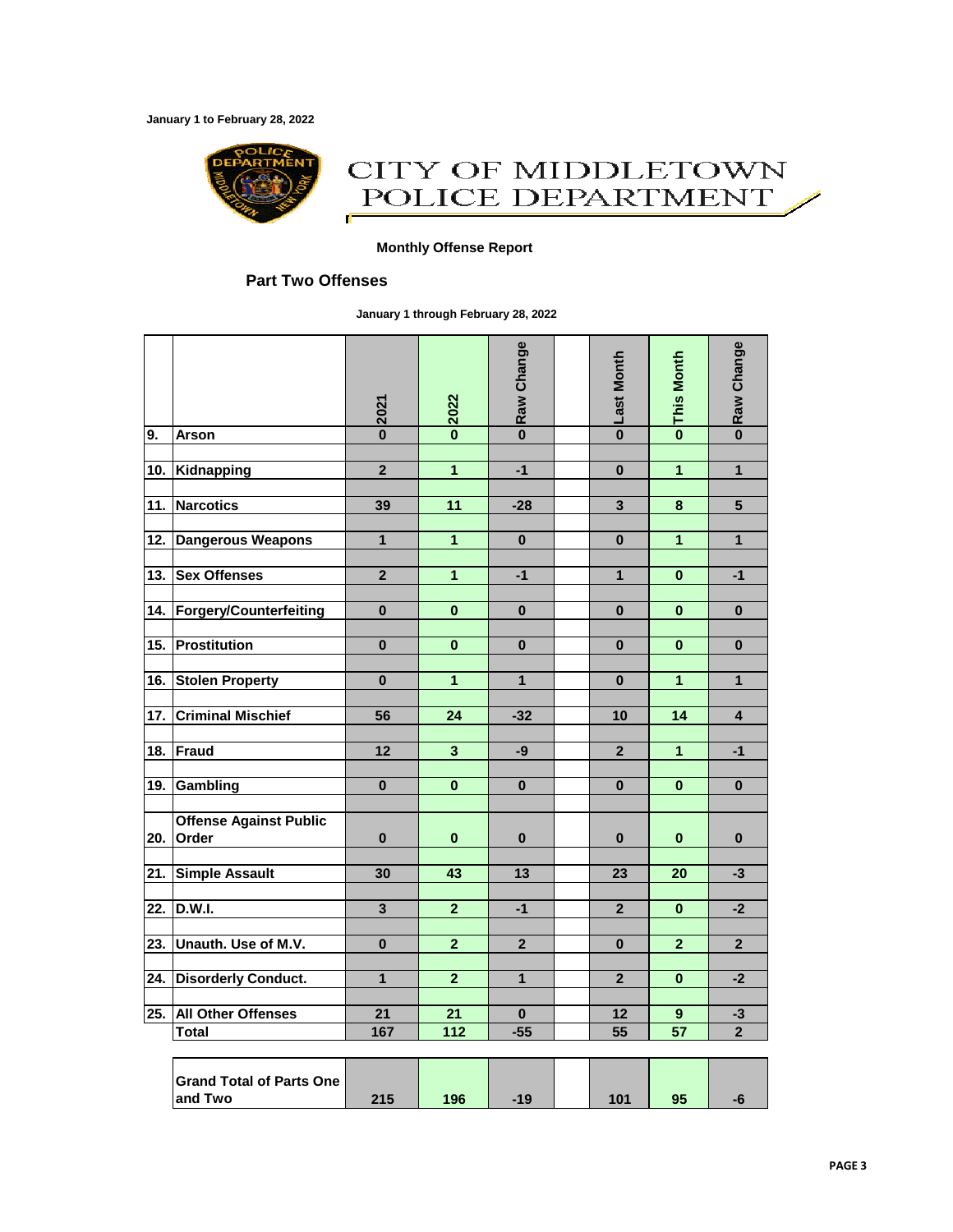

#### CITY OF MIDDLETOWN POLICE DEPARTMENT Í

#### **Monthly Arrest Report February 2022**

#### **Part One Arrests**

**Year To Date January 1 through February 28, 2022**

|    |                            | 2021           | 2022                     | Change<br>Raw  | % Change | <b>Totals</b><br>2021 | <b>Totals</b><br>2020 | Month<br>ast   | Month<br>This        | Change<br>Raw        | Change<br>$\mathcal{S}^{\mathbf{c}}$ |
|----|----------------------------|----------------|--------------------------|----------------|----------|-----------------------|-----------------------|----------------|----------------------|----------------------|--------------------------------------|
| 1. | Murder                     | $\bf{0}$       |                          | ٠              |          | $\mathbf{0}$          | $\blacktriangleleft$  | $\bf{0}$       | $\overline{1}$       | $\blacktriangleleft$ |                                      |
|    |                            |                |                          |                |          |                       |                       |                |                      |                      |                                      |
| 2. | Rape                       | $\bf{0}$       | $\mathbf{0}$             | $\mathbf{0}$   |          | 2                     |                       | $\bf{0}$       | $\mathbf{0}$         | $\mathbf{0}$         |                                      |
|    |                            |                |                          |                |          |                       |                       |                |                      |                      |                                      |
| 3. | Robbery                    | и              | $\blacktriangleleft$     | $\bf{0}$       | 0%       | 17                    | 8                     | $\bf{0}$       | $\blacktriangleleft$ | 1                    |                                      |
|    |                            |                |                          |                |          |                       |                       |                |                      |                      |                                      |
| 4. | Agg. Assault               | 5              | $\overline{\phantom{a}}$ | $\overline{2}$ | 40%      | 33                    | 40                    | $\overline{2}$ | 5                    | 3                    | 150%                                 |
|    |                            |                |                          |                |          |                       |                       |                |                      |                      |                                      |
| 5. | <b>Burglary</b>            | $\overline{2}$ | $\overline{2}$           | $\bf{0}$       | 0%       | 9                     | 17                    |                | $\blacktriangleleft$ | $\bf{0}$             | $0\%$                                |
|    |                            |                |                          |                |          |                       |                       |                |                      |                      |                                      |
| 6. | Larceny - Theft            | 6              | 5                        | $-1$           | $-17%$   | 32                    | 49                    | $\overline{2}$ | 3                    | 4                    | 50%                                  |
|    |                            |                |                          |                |          |                       |                       |                |                      |                      |                                      |
| 7. | <b>Motor Vehicle Theft</b> | $\bf{0}$       | $\mathbf{0}$             | $\bf{0}$       |          | 4                     | 9                     | $\bf{0}$       | $\mathbf{0}$         | $\bf{0}$             |                                      |
|    | <b>Total</b>               | 14             | 16                       | $\overline{2}$ | 14%      | 97                    | 125                   | 5              | 11                   | 6                    | 120%                                 |
|    |                            |                |                          |                |          |                       |                       |                |                      |                      |                                      |

| o Last Month            | -This Month     | Raw Change              | % Change |
|-------------------------|-----------------|-------------------------|----------|
|                         |                 | $\overline{1}$          |          |
|                         |                 |                         |          |
| $\bf{0}$                | $\bf{0}$        | $\bf{0}$                |          |
|                         |                 |                         |          |
| $\bf{0}$                | 1               | 1                       |          |
|                         |                 |                         |          |
| $\overline{2}$          | 5               | 3                       | 150%     |
|                         |                 |                         |          |
| 1                       | 1               | $\overline{\mathbf{0}}$ | 0%       |
|                         |                 |                         |          |
| $\overline{\mathbf{c}}$ | 3               | 1                       | 50%      |
|                         |                 |                         |          |
| 0                       | 0               | 0                       |          |
| 5                       | $\overline{11}$ | 6                       | 120%     |
|                         |                 |                         |          |

#### **Part Two Arrests**

**Year To Date**

|     |                                                 | 2021                    | 2022           | Raw Change              | % Change | 2021 Totals    | 2020 Totals    | Last Month     | This Month      | Raw Change              | % Change |
|-----|-------------------------------------------------|-------------------------|----------------|-------------------------|----------|----------------|----------------|----------------|-----------------|-------------------------|----------|
| 8.  | Arson                                           | $\bf{0}$                | $\mathbf{0}$   | $\mathbf{0}$            |          | $\overline{2}$ | $\mathbf{0}$   | $\mathbf{0}$   | $\mathbf{0}$    | $\mathbf{0}$            |          |
|     |                                                 |                         |                |                         |          |                |                |                |                 |                         |          |
| 9.  | Kidnapping                                      | $\overline{2}$          | $\overline{1}$ | $-1$                    | $-50%$   | 11             | $\overline{4}$ | $\pmb{0}$      | $\mathbf{1}$    | $\mathbf{1}$            |          |
|     |                                                 |                         |                |                         |          |                |                |                |                 |                         |          |
| 10. | Dangerous Drugs / Marihuana                     | 43                      | 11             | $-32$                   | $-74%$   | 161            | 385            | 4              | $\overline{7}$  | $\mathbf{3}$            | 75%      |
| 11. | Weapons                                         | $\mathbf{1}$            | $\mathbf{0}$   | $-1$                    | $-100%$  | 11             | 11             | $\bf{0}$       | $\mathbf{0}$    | $\bf{0}$                |          |
|     |                                                 |                         |                |                         |          |                |                |                |                 |                         |          |
| 12. | <b>Sex Offenses</b>                             | $\mathbf{0}$            | $\mathbf{1}$   | $\mathbf{1}$            |          | $\overline{7}$ | $\overline{5}$ | $\mathbf{1}$   | $\mathbf{0}$    | $-1$                    | $-100%$  |
|     |                                                 |                         |                |                         |          |                |                |                |                 |                         |          |
| 13. | <b>Forgery/Counterfeiting</b>                   | $\mathbf{0}$            | $\mathbf{0}$   | $\bf{0}$                |          | 3              | 1              | $\bf{0}$       | $\mathbf{0}$    | $\mathbf{0}$            |          |
|     |                                                 |                         |                |                         |          |                |                |                |                 |                         |          |
| 14. | <b>Prostitution</b>                             | $\bf{0}$                | $\mathbf{0}$   | $\mathbf{0}$            |          | $\mathbf{0}$   | 5              | $\pmb{0}$      | $\mathbf{0}$    | $\mathbf{0}$            |          |
|     |                                                 |                         |                |                         |          |                |                |                |                 |                         |          |
| 15. | <b>Stolen Property</b>                          | $\mathbf{0}$            | $\overline{2}$ | $\overline{\mathbf{2}}$ |          | 6              | 6              | $\mathbf{0}$   | $\overline{2}$  | $\overline{\mathbf{2}}$ |          |
|     |                                                 | 10                      |                |                         |          |                |                |                | 10              |                         |          |
| 16. | <b>Criminal Mischief</b>                        |                         | 16             | 6                       | 60%      | 67             | 73             | 6              |                 | $\overline{\mathbf{4}}$ | 67%      |
| 17. | Fraud                                           | $\mathbf{1}$            | $\mathbf{1}$   | $\mathbf{0}$            | 0%       | 5              | 10             | $\mathbf{0}$   | $\mathbf{1}$    | $\mathbf{1}$            |          |
|     |                                                 |                         |                |                         |          |                |                |                |                 |                         |          |
| 18. | Gambling                                        | $\mathbf{0}$            | $\mathbf{0}$   | $\bf{0}$                |          | $\mathbf{0}$   | $\mathbf{0}$   | $\bf{0}$       | $\mathbf{0}$    | $\mathbf{0}$            |          |
|     |                                                 |                         |                |                         |          |                |                |                |                 |                         |          |
| 19. | <b>Offense Against Public Order</b>             | $\mathbf{0}$            | $\mathbf{0}$   | $\mathbf{0}$            |          | $\mathbf{0}$   | $\bf{0}$       | $\pmb{0}$      | $\mathbf{0}$    | $\mathbf{0}$            |          |
|     |                                                 |                         |                |                         |          |                |                |                |                 |                         |          |
| 20. | <b>Simple Assault</b>                           | 12                      | 16             | $\overline{\mathbf{4}}$ | 33%      | 107            | 89             | $\overline{7}$ | 9               | $\overline{2}$          | 29%      |
|     |                                                 |                         |                |                         |          |                |                |                |                 |                         |          |
| 21. | D.W.I.                                          | $\overline{\mathbf{3}}$ | $\overline{2}$ | $-1$                    | $-33%$   | 33             | 27             | $\mathbf{2}$   | $\mathbf{0}$    | $-2$                    | $-100%$  |
| 22. | Unauth. Use of M.V.                             | $\mathbf{0}$            | $\mathbf{0}$   | $\bf{0}$                |          | $\mathbf{0}$   | $\mathbf{0}$   | $\bf{0}$       | $\mathbf{0}$    | $\mathbf{0}$            |          |
|     |                                                 |                         |                |                         |          |                |                |                |                 |                         |          |
| 23. | <b>Disorderly Conduct</b>                       | $\mathbf{1}$            | $\overline{2}$ | $\mathbf{1}$            | 100%     | 11             | 21             | $\overline{2}$ | $\mathbf{0}$    | $-2$                    | $-100%$  |
|     |                                                 |                         |                |                         |          |                |                |                |                 |                         |          |
| 24. | All Other Offenses (U.C.R.)                     | 13                      | 11             | $-2$                    | $-15%$   | 86             | 82             | 6              | $5\overline{5}$ | $-1$                    | $-17%$   |
|     |                                                 |                         |                |                         |          |                |                |                |                 |                         |          |
| 25. | All Other Offenses not reported by UCR.         | 186                     | 183            | $-3$                    | $-2%$    | 1265           | 1085           | 69             | 114             | 45                      | 65%      |
|     | <b>Total</b>                                    | 272                     | 246            | $-26$                   | $-10%$   | 1775           | 1804           | 97             | 149             | 52                      | 54%      |
|     |                                                 |                         |                |                         |          |                |                |                |                 |                         |          |
|     |                                                 |                         |                |                         |          |                |                |                |                 |                         |          |
|     | <b>Grand Total of Parts One and Two Arrests</b> | 286                     | 262            | $-24$                   | $-8%$    | 1872           | 1929           | 102            | 160             | 58                      | 57%      |